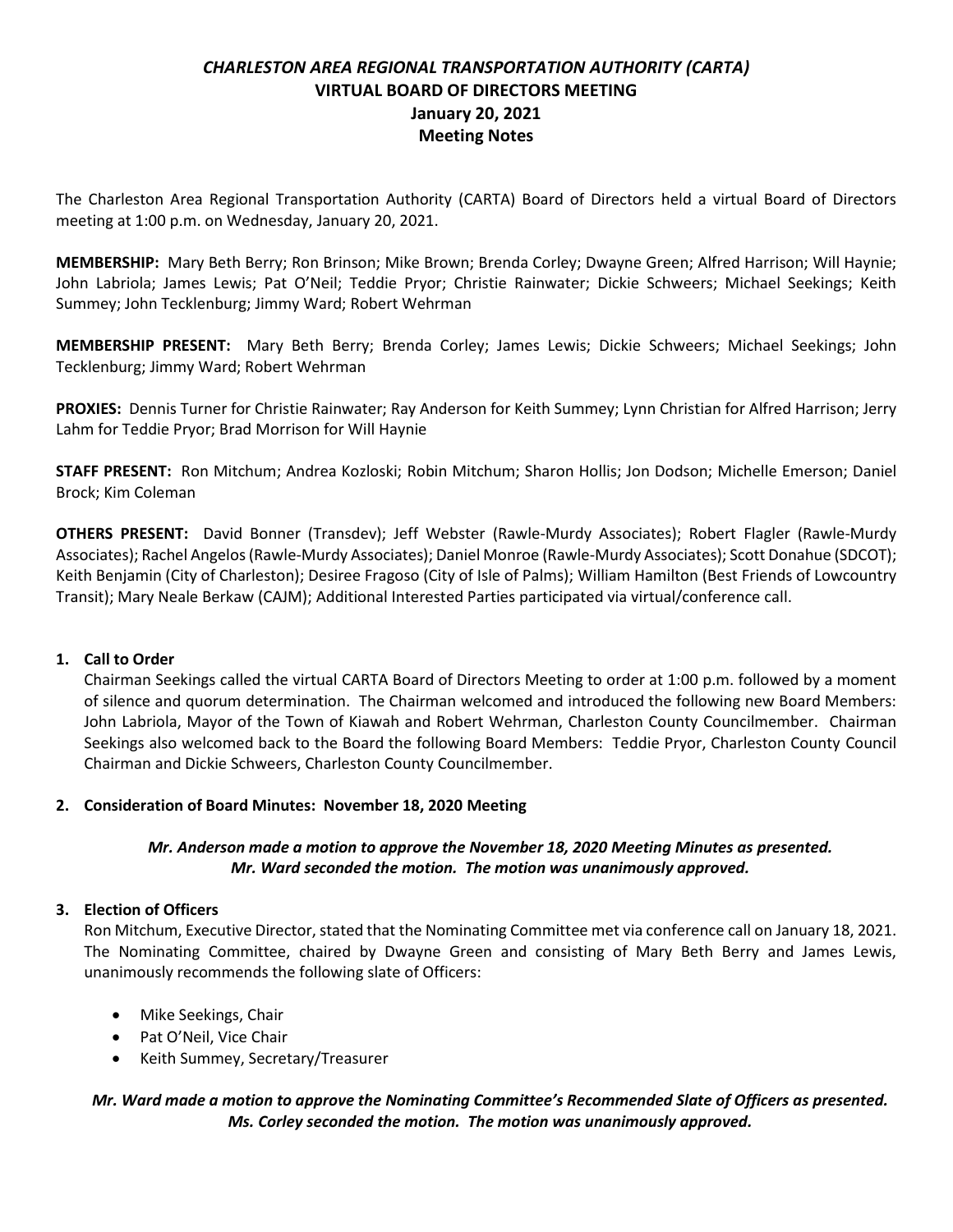## **4. Financial Status Report – Robin Mitchum**

Robin Mitchum, Deputy Director of Finance and Administration, presented the financial status report for the period ending December 31, 2020. Ms. Mitchum noted that the agency ended the month with an excess of revenue of \$151,390. She reviewed the following activities for FY21 thus far:

## **Revenues:**

- Farebox is the fares collected on the revenue vehicles.
- HOP Lot Parking Fees are the parking fees received at the HOP lot.
- **Armad Hoffler Properties is a contract service for additional HOP route access for their residents.**
- Local contributions are funds received from local organizations for shelter construction.
- The Federal revenue includes operating for the year-to-date. Federal revenue is recorded as eligible expenditures are incurred.
- Interest is interest received from the SC Department of Revenue. CARTA submits for reimbursement of the SC Fuel Excise Tax each month. SCDOR periodically pays interest earned on the funds they have held in the reimbursement process.
- Insurance proceeds are a result of accidents.
- Sale of Assets is the proceeds from the sale of two NABI buses.

## **Expenditures:**

- Staff Salaries & Benefits include the cost of retiree insurance.
- Supplies include office and facility maintenance supplies.
- Printing includes cost of printing route maps, brochures and passes.
- Postage is postage meter refills used to mail passes.
- **•** Office Equipment Rental includes the quarterly postage meter rental fee, the cost of the portable toilet rental for the HOP lot and the monthly battery lease for the electric buses.
- Office Equipment Maintenance (OEM) includes the FY21 portion of the Swiftly Transit Time & Insights (through 6/28/2021), the FY21 portion of the Cradlepoint NetCloud Essentials for mobile routers and Zscaler internet security renewal (through 2/6/2021), in addition to other IT support.
- Rent includes the Ashley Phosphate Park & Ride lot, Dorchester Village Shopping Center Park & Ride lot, Leeds Avenue lot lease from SCE&G, SC Works Trident lease space and document storage.
- Communications is the cost of phone, internet and radio services at the facilities and on the buses.
- Utilities include electric and water at the SuperStop, Melnick Park & Ride, the Radio Shop at Leeds Avenue and the charging stations at Leeds Avenue.
- Custodial Services is the cost of janitorial services at the Melnick Park & Ride location and the SuperStop bus depot.
- Other Professional Services include pest control services, SuperStop security service and UST inspection services.
- Shared Contract Services (IGA & Management) is the extensive services BCDCOG provides to CARTA.
- Money Transport is the cost of the armored guard service, Brinks, to pick up and transport cash deposits to the bank.
- Vehicle Maintenance is the cost to maintain the fleet.
- Operating Fees & Licenses include credit card transaction fees, storm water fees, solid waste user fees and vehicle title and registration fees.
- **■** Insurance includes the cost of liability insurance provided by the Insurance Reserve Fund. This includes the FY21 portion of the 2021 renewal. The amount will increase and decrease as we add and remove items from the policy throughout the fiscal year but this is the bulk of the insurance expenditure for FY21.
- Interest is the interest accrued on the Melnick Park & Ride Loan.
- Non-Capitalized Assets include the purchase of additional driver and side shields on the buses, radio equipment and security equipment.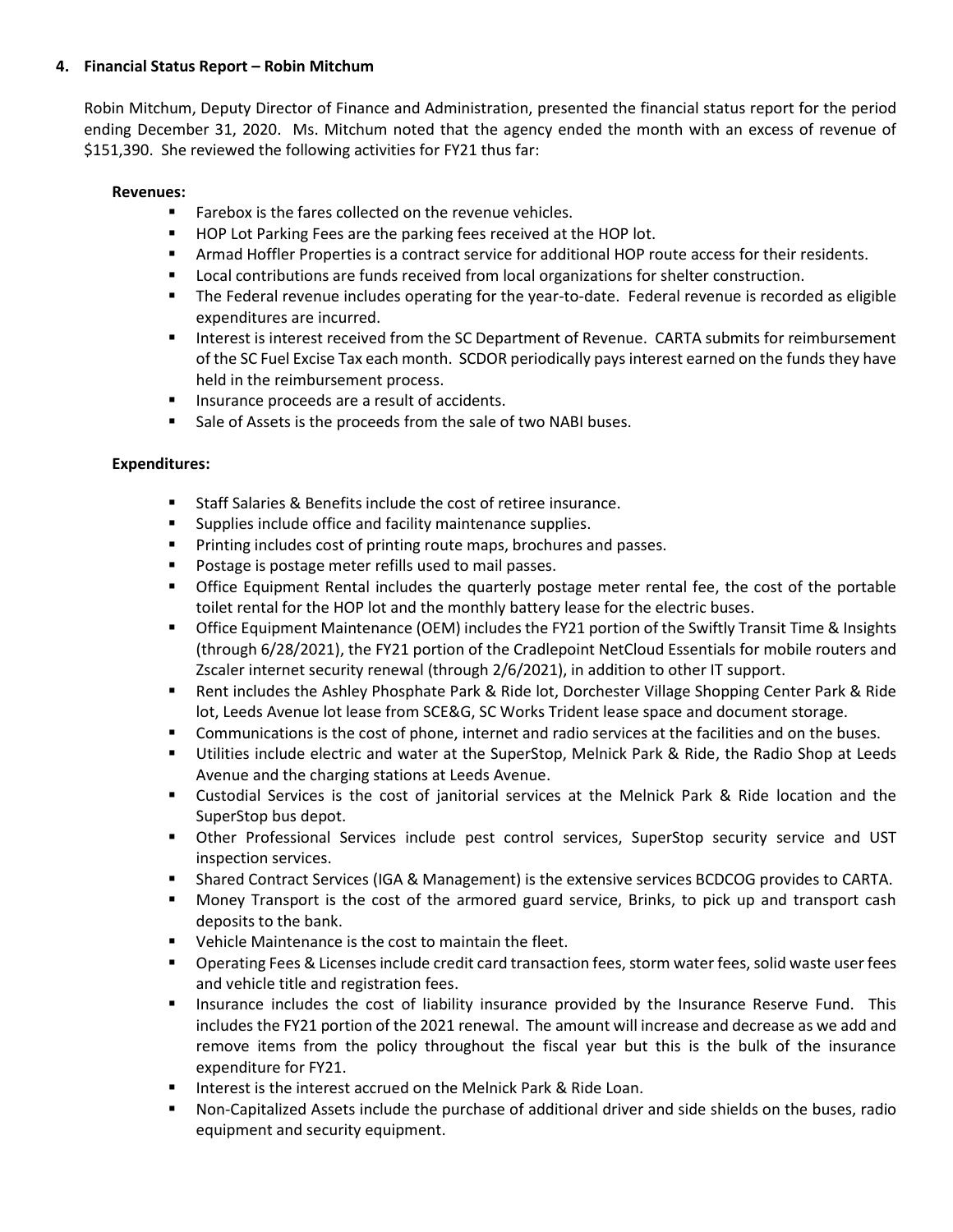## **Capital Expenditures:**

- Rolling Stock is the purchase of two Alexander Dennis Enviro 200 buses.
- Bus Shelter Construction/Bench Installation is the purchase of two shelters.
- Capital includes the purchase of a fork lift.

Ms. Mitchum reviewed the HOP expenditures. As of December 31, 2020, total expenditures for the HOP program for FY21 is \$102,031. She addressed questions and comments. The Board received the Financial Status Report as information.

## **5. Isle of Palms Beach Reach Shuttle Service – Ron Mitchum**

Mr. Mitchum stated that in response to public request for beach service to the Isle of Palms, CARTA is proposing a seasonal weekend shuttle between the Town of Mt. Pleasant and the City of Isle of Palms with one stop at either end. Summer holidays would also be served including Memorial Day, the Fourth of July and Labor Day at an estimated cost of \$30,000. The two stops would be at the Mt. Pleasant DMV with the other stop at Ocean Boulevard at 14<sup>th</sup> Avenue. The service would run hourly with the first trip departing the Mt. Pleasant DMV at 9:00 a.m. and the last departure at 5:00 p.m. The last return trip would have riders arriving back to the Mr. Pleasant DMV by 6:00 p.m. Mr. Mitchum reviewed estimated costs and routing and presented a slide depicting the route. Mr. Mitchum addressed questions and comments and after discussion it was decided that a final decision would be made at the next Board of Directors meeting.

## **6. Lowcountry Rapid Transit Project Update – Sharon Hollis**

Sharon Hollis, Principal Planner, presented an update on the Lowcountry Rapid Transit (LCRT). She stated that the purpose of the LCRT is to provide premium, high-capacity bus rapid transit service. Ms. Hollis discussed the alignment development and refinement and explained project features including station amenities. She noted that bike and pedestrian amenities will be included at each station. Ms. Hollis also reviewed the key features of the Transit Oriented Development Study, the 2021 engineering & design and outreach milestones, project funding and the FTA's Capital Investment Grant Program. She reviewed the timeline for Phase 2 for Project Development over the next two years. Ms. Hollis addressed questions and comments. The Board received the LCRT update as information.

# **7. Route 31 Service Frequency Improvements – Request for Approval – Jon Dodson**

Jon Dodson, Planner II, presented Route 31 Service Frequency Improvements. He discussed the Folly Road service change in detail stating that the goal for the service change is to increase ridership and provide additional community connections through increased frequency on Route 31, Monday through Saturday. (Currently, it is recommended that the Sunday service maintains the original schedule.) Route 31 provides service between James Island and downtown Charleston along Folly Road with major stops at Wal-Mart, Charleston Visitors Center, MUSC, College of Charleston and Sol Legare Road. Mr. Dodson discussed the recommended change would be to double the frequency to every 45 minutes. He also discussed the background and purpose and noted that the implementation date is February 8, 2021. Mr. Dodson reviewed the financial impacts stating that one additional vehicle will be needed at a cost of an additional \$293,500 per calendar year at \$72.00 per operating hour. He also discussed public outreach efforts. Mr. Dodson addressed questions and comments.

## *Mr. Ward made a motion to approve the Route 31 Service Frequency Improvements as presented. Ms. Berry seconded the motion. The motion was unanimously approved.*

## **8. Ridership Report – Sharon Hollis**

Ms. Hollis presented the Ridership Report. She stated that ridership year over year and month over month for December 2019 to 2020 is down 32%. DASH and HOP shuttles have seen the biggest drop in ridership in 2020 followed by Express Routes with greater than 50% decline. 11-Dorchester/Airport, 12-Upper Dorchester, 31-Folly Road, 32